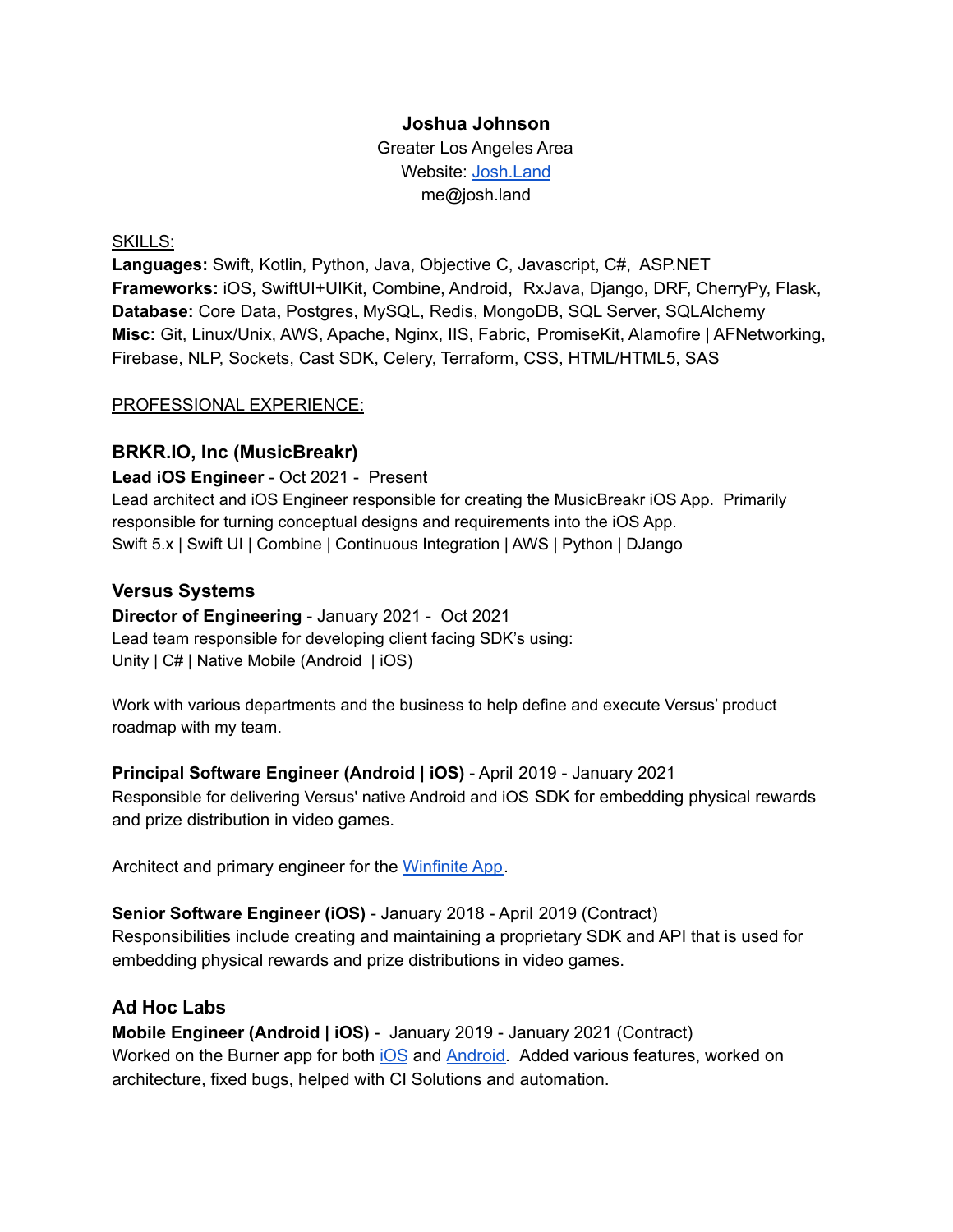## **VIZIO**

## **Senior Software Engineer** - April 2018 - April 2019

Responsible for adding features and maintaining the embedded web server solution used to support Vizio Smartcast in Vizio Displays and Soundbars.

# **Envoy LLC**

## **Mobile Engineer (Android | iOS)** - August 2015 - Jan. 2018

Worked on the Android and iOS versions of Vizios' Smartcast [Application](https://www.vizio.com/smartcast-app). Apart from normal day to day duties of maintaining and adding new features to Smartcast I also took an active role in mentoring less senior developers and taking ownership of code quality in code reviews.

## **Senior Backend Engineer** - August 2014 - 2015

Creating custom API and integrated backend systems to support mobile and web front-ends. Involved in projects using Python, Django, Flask and projects using C# and ASP.NET.

## **International Business Machines (IBM)**

### **Web Developer** - October 2012 - August 2014

Developer for the IBM Maximo/Tivoli Process Automation Engine. Duties included gathering requirements from customers to develop enhancements and customizations for the tool. I created and maintained an internal Python-CherryPy reporting website that translated, combined and centralized Business Objects reporting data from various customers' ticket-tracking systems. This became an invaluable resource for management who began using it as their primary resource for metrics shortly after it rolled out.

## **Web Engineer / Remedy Developer** - July 2009 – October 2012

Remedy Developer for BMC's Remedy Action Request system and the Web Engineer for Oracle Knowledge Management suite. Responsible for customization, deployment and maintenance of both systems for multiple clients and industries (ie: Healthcare, Government, Retail and Tech.)

#### **Kaiser Permanente**

## **Remedy System Administrator** - September 2008 - July 2009

Provided Application Support and System Administration for Kaiser's Remedy Action-Request System, a Crystal Reports reporting web application, and a user provisioning website written in PHP and SQL.

#### PERSONAL / SIDE PROJECTS:

**FGC Companion** (Android / iOS) **Burger: an App for Giantbomb.com** (iOS)